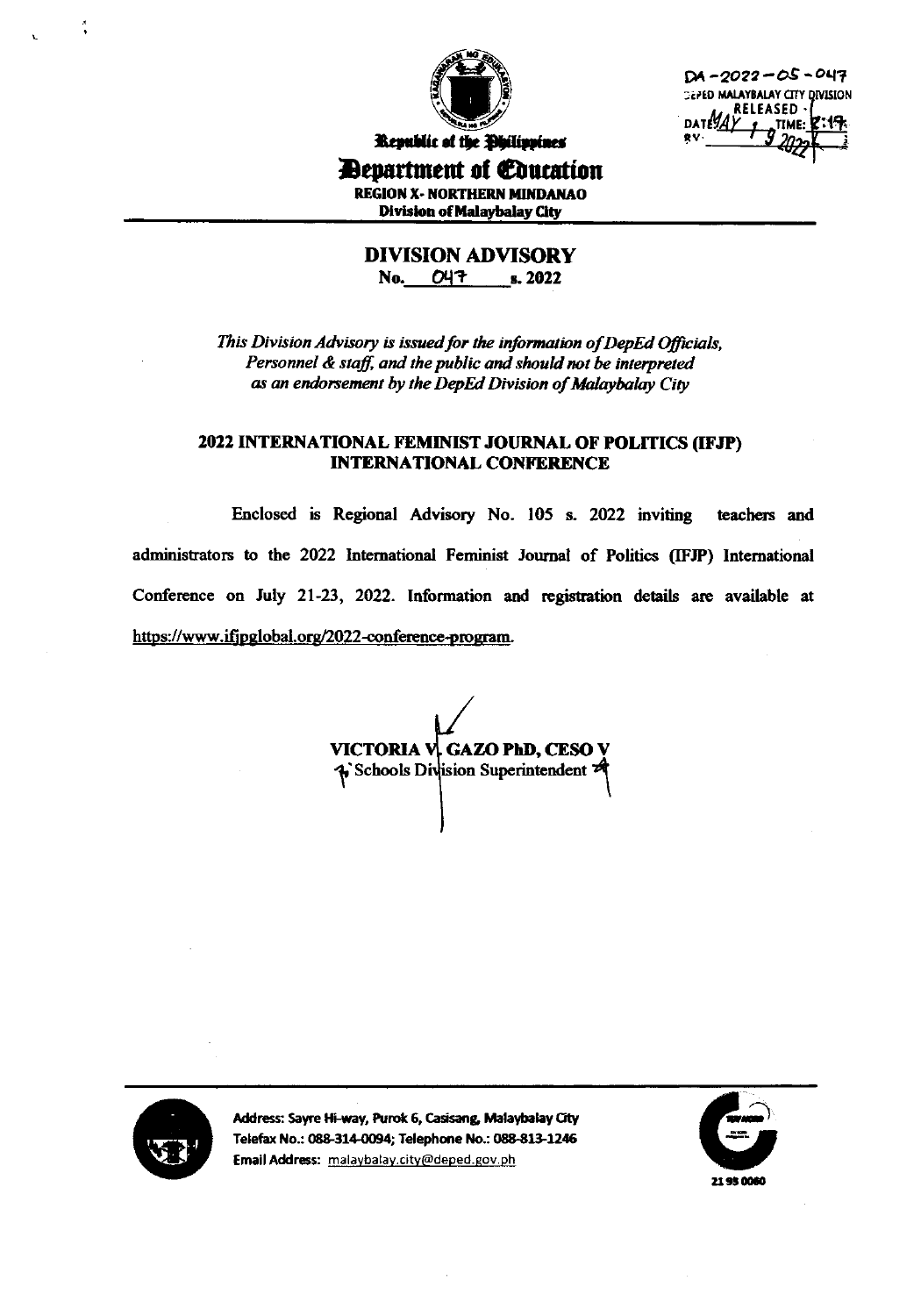

## Regional Advisory No.  $105$ , s. 2022 May 16, 2022 Complying with DepEd Order No. 8, s. 2013, this Office issues this Advisory not for endorsement per DO 28, s. 2001, but for the information of DepEd officials, personnel/staff, and the concerned public. (Visit deped  $10$ .com)

2022 International Feminist Journal of Politics (IFJP) **International Conference** 

The International Feminist Journal of Politics (IFJP) will be conducting an International Conference on July 21-23, 2022, at Seoul South Korea.

The conference, organized by the Australian National University (Australia), the Massey University (New Zealand), the Ewha Womans University (South Korea), and the Southeast Asian hub, will run papers related to the Philippines and the rest of Southeast Asia. The deadline for submission is on June 5 and Philippine participants get an option for a free registration.

Information and registration details are available at https://www.ifjpglobal.org/2022-conference-program.

Participation in this activity shall be on a voluntary basis. As such, the participants themselves shall shoulder travel and any incidental expenses. Further, their participation shall be subject to the no-disruption-of-classes policy stipulated in DepEd Order No. 9, s. 2005 titled Instituting Measures to Increase Engaged Time-on-Task and Ensuring Compliance therewith, Section 3 of Republic Act No. 5546 (Policy on Contributions), and DepEd Order No. 66, s. 2017 (Policy on Off-Campus Activities).

Attached is a copy of the invitation for the specific details.

This Office directs the immediate and wide dissemination of this Advisory.

| ATCH: As stated |         | To be indicated in the Perpetual Index<br>under the following subjects:                                                                                                                                      |             |
|-----------------|---------|--------------------------------------------------------------------------------------------------------------------------------------------------------------------------------------------------------------|-------------|
| ESSD/jean       |         | work<br><b>PARTNERSHIPS</b><br><b>PPAs</b>                                                                                                                                                                   |             |
|                 | s,<br>Γ | DepEd Regional Office X, Zone 1, Upper Balulang, Cagayan de Oro City<br>(088) 856-3932   (088) 881-3137   (088) 881-3031<br>Department of Education Region 10<br>region10@deped.gov.ph<br>http://deped10.com | SOCOTE<br>. |